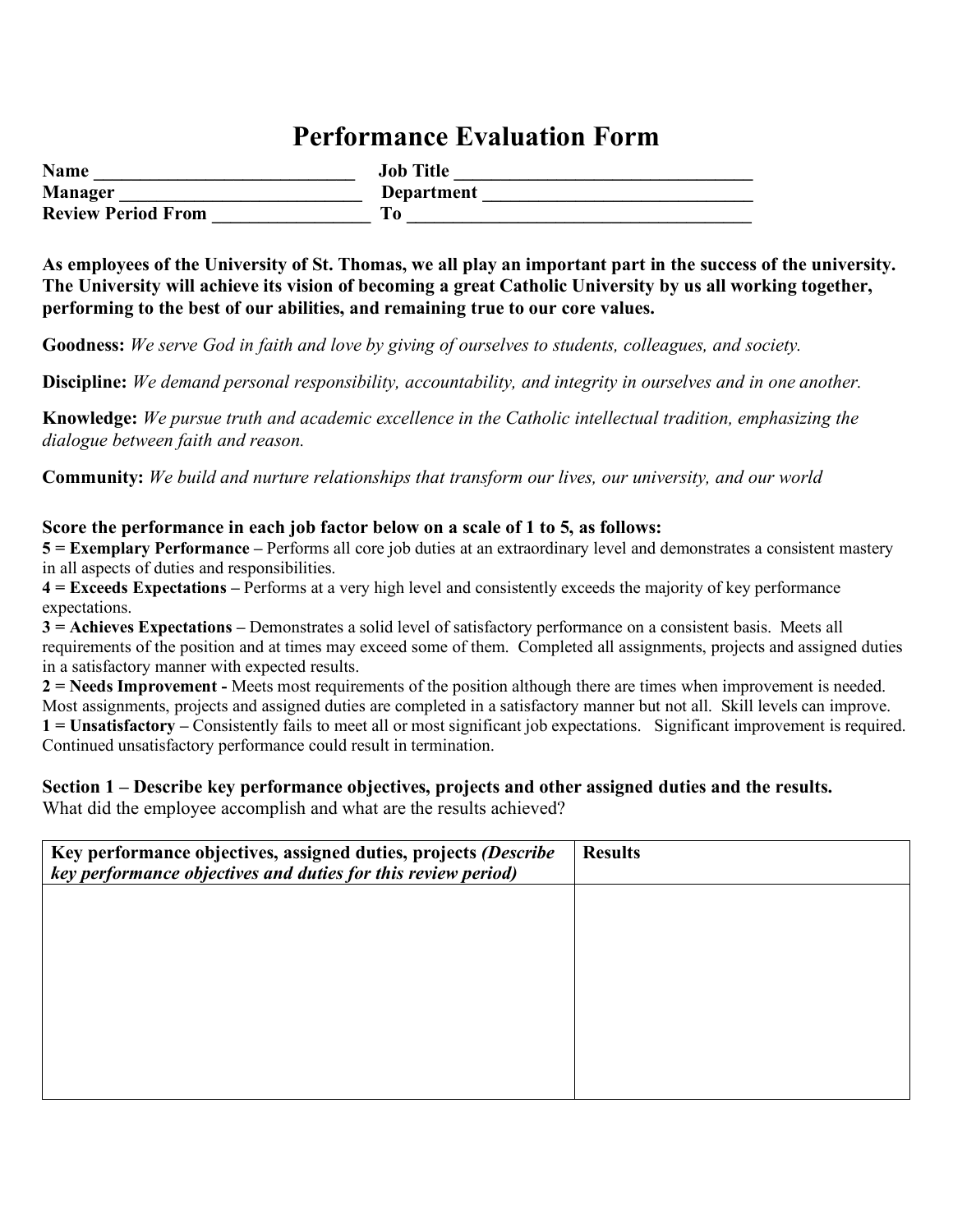

# · Technical skills and knowledge \_\_\_\_\_\_\_\_\_\_ · Quality of Work - attention to detail/thoroughness/errors \_\_\_\_\_\_\_\_\_\_  $\cdot$  Time Management – uses time well during the day

· Organization – organizes work and work area \_\_\_\_\_\_\_\_\_\_ · Communication Skills – writing and oral communication \_\_\_\_\_\_\_\_\_\_ · Attendance & Punctuality – reliability · Interpersonal Skills – works well with all employees \_\_\_\_\_\_\_\_\_\_ Teamwork – Effectively contributes on teams \_\_\_\_\_\_\_\_\_\_ · Professionalism - appropriate conduct in the work place \_\_\_\_\_\_\_\_\_\_ · Innovation and Creativity – offers ideas and suggestions \_\_\_\_\_\_\_\_\_\_  $\cdot$  Cost conscious – use of supplies, materials and equipment · Compliance with policy and procedures \_\_\_\_\_\_\_\_\_\_

-Service to the University – engaged in UST activities

For Managers and Supervisors only *(this category should have significant impact on the supervisor's/manager's overall performance rating)*:

| · Effectively manages staff (managing staff for results)            |  |
|---------------------------------------------------------------------|--|
| · Staff development and training (cross training; succession)       |  |
| Communicates effectively with employees; staff meetings; one on one |  |
| · Results oriented. Gets things done on time; is proactive.         |  |
| · Performance management including coaching                         |  |
| · Budget and financial management                                   |  |
| -Morale and maintaining a positive work environment                 |  |
|                                                                     |  |

### **Comments on the Section 2 - Personal Performance Factors**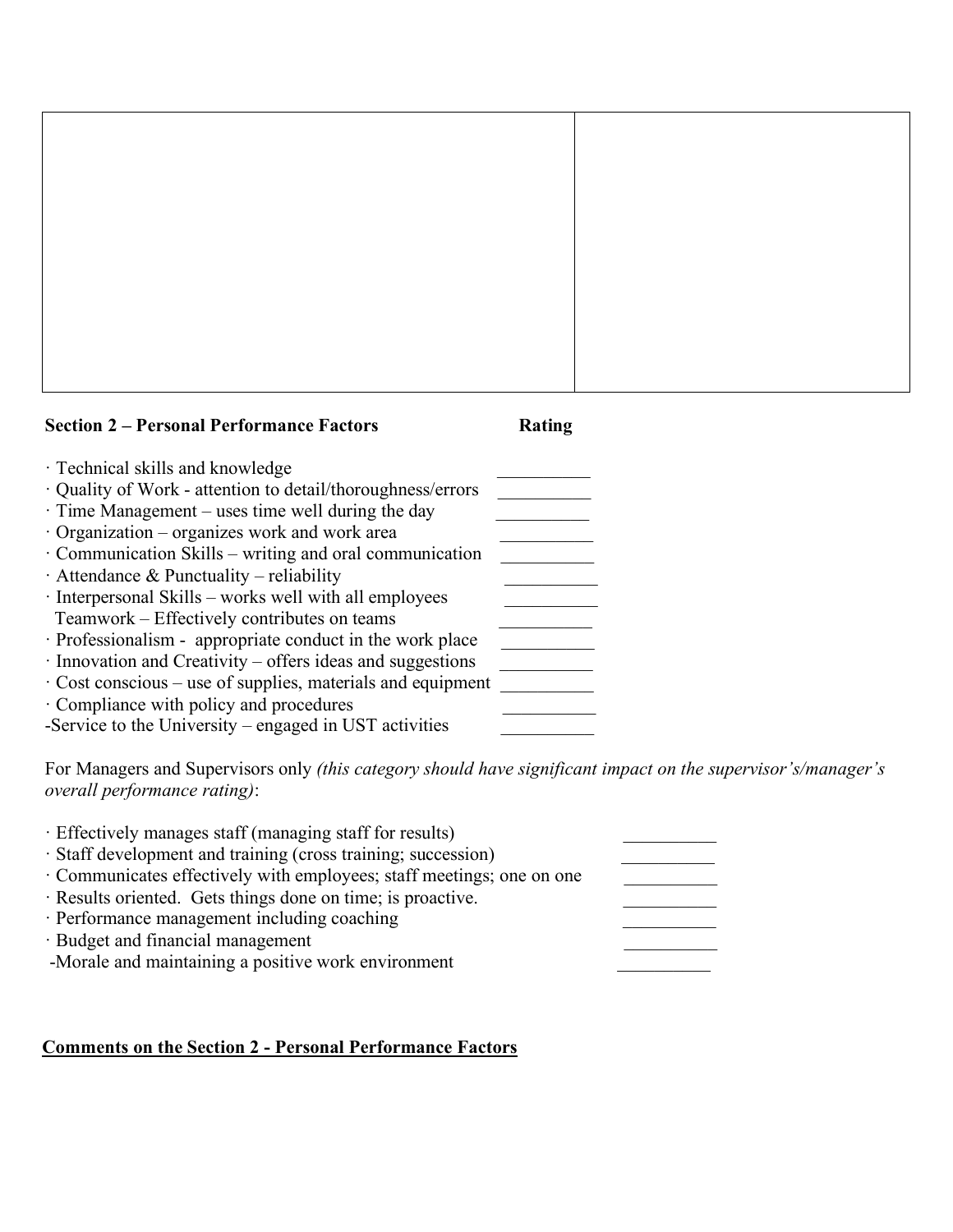**Section 3 – Overall Performance (Describe the employee's overall performance. What are demonstrated strengths and areas for improvement.)**

**Overall Performance Rating:** *(Using the definitions above)* **\_\_\_\_\_\_\_\_\_\_\_\_\_\_\_\_ Comments:**

## **Developmental Goals for next review period**

| $1.$ $\overline{\phantom{a}}$ |                                                                                                                                                                                                                                |
|-------------------------------|--------------------------------------------------------------------------------------------------------------------------------------------------------------------------------------------------------------------------------|
| 2. $\overline{\phantom{a}}$   |                                                                                                                                                                                                                                |
| $\frac{3}{2}$                 |                                                                                                                                                                                                                                |
|                               |                                                                                                                                                                                                                                |
|                               |                                                                                                                                                                                                                                |
| <b>Signatures:</b>            |                                                                                                                                                                                                                                |
|                               |                                                                                                                                                                                                                                |
| Supervisor/Manager            | Date and the second state of the second state and state and state of the second state and state and state and state and state and state and state and state and state and state and state and state and state and state and st |
|                               |                                                                                                                                                                                                                                |